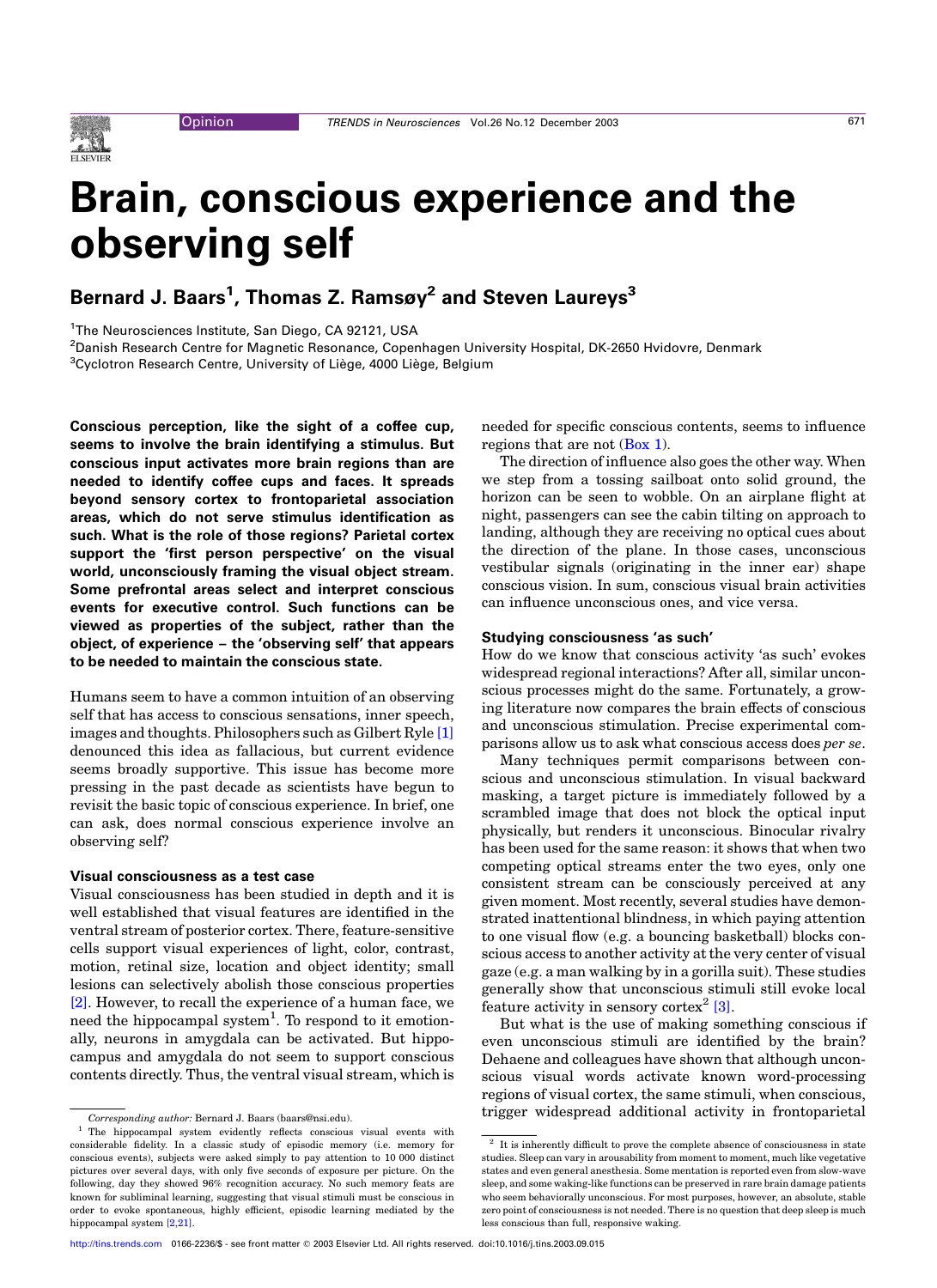#### <span id="page-1-0"></span>Box 1. Theoretical definitions

Conscious events can be defined in practice as those brain activities that subjects can report with high accuracy under optimal conditions, including minimal distraction and time delay. Unconscious events are those that are known to exist without the ability report them accurately, such as subliminal activation of cortical color cells. Indeed, the word 'accurately reportable' could be used instead of 'conscious'. However, that would miss out something essential – namely, the fact that accurate reports are about experiences that all intact humans claim to have.

Global workspace theory is a cognitive architecture with an explicit role for consciousness [3,8,9]. Global workspace architectures have been studied in cognitive science, and have practical applications in organizing large, parallel collections of specialized processors, broadly comparable to the brain. In recent years, global workspace theory has been found increasingly useful by neuroscientists [3,4].

It makes minimal assumptions:

- That the brain can be viewed as a collection of distributed specialized networks, most of which do not directly support conscious experiences.
- $\bullet$  That potentially conscious brain activities can compete for access to a neuronal global workspace capacity – a fleeting memory whose focal contents integrate multiple sources into a single, coherent brain representation, which is then widely distributed to many unconscious specialized networks. The transfer of information from conscious visual episodes to the (unconscious) hippocampal system

regions [\[4,5\].](#page-3-0) This general result has now been replicated many times, using vision, touch, pain perception, and conscious versus automatic skills [\[3\]](#page-3-0). Together, these findings suggest that conscious access to a stimulus involves frontward spread of activation beyond the sensory regions of the posterior cerebrum.

Complementary findings come from studies of unconscious states. In deep sleep, auditory stimulation activates only primary auditory cortex [\[6\]](#page-3-0). In vegetative states following brain injury, stimuli that are ordinarily loud or painful activate only the primary sensory cortices [\[7,8\]](#page-3-0). Waking consciousness is apparently needed for forward spread of sensory activation to occur.

#### Global workspace theory and the brain

Globalworkspacetheoryemphasizesatwo-wayflowbetween conscious and unconscious brain activities [\[3,9–11\].](#page-3-0) The theory has been implemented in large-scale computational and neural net models  $[9-11]$  and bears a close resemblance to Neural Darwinist models [\[12\]](#page-4-0). However, it is helpful to think metaphorically of a theater of mind. In the conscious spotlight on stage – the global workspace – an actor speaks, and his words and gestures are distributed to many unconscious audience members, sitting in the darkened hall. Different listeners understand the performance in different ways. But as the audience claps or boos in response, the actor can change his words, or walk off to yield to the next performer. Finally, behind the scenes, an invisible (unconscious) director and playwright try to exercise executive control over the actor and the spotlight.

Less metaphorically, information appears to flow into a neuronal global workspace to be widely distributed. Such a structure must combine converging inputs – the actors competing for access to the spotlight – followed by momentary dominance of one coherent input, and then is a clear example of such distribution of conscious information in the brain.

- Prefrontal cortex has been suggested as one possible neuronal global workspace [4] but posterior sensory cortices also appears to integrate, briefly retain, and distribute coherent neuronal events that are reportable as conscious [9].
- That some unconscious networks, called contexts, are needed to shape conscious contents. Thus, contextual parietal maps of the visual field, which do not support conscious features, modulate visual feature cells that directly contribute to conscious aspects of seen objects.
- That such contexts can jointly constrain conscious events.
- That intentions and emotions can be viewed as 'goal contexts', shaping consciously reportable actions without themselves becoming conscious at the time.
- That hierarchies of goal contexts can act as executive networks to interpret and act upon conscious events without entering consciousness directly. Areas of prefrontal cortex appear to support such functions.

Franklin and colleagues have implemented global workspace theory in large-scale computer models, to make explicit predictions and test functionality in practical tasks (http://csrg.cs.memphic.edu/). Dehaene and colleagues have recently published a neural net model of dorsolateral prefrontal cortex in these terms [4].

wide distribution of output, in a wave of activity sent to other regions. In the brain, sensory projection areas could function much like a global workspace [\[3,9,10\]](#page-3-0). Some prefrontal regions play a role in selecting what enters consciousness (selective attention) and interpreting it to control voluntary action. This simple viewpoint helps to organize the evidence and generates testable hypotheses.

#### Context and the first-person perspective

Global workspace theory calls unconscious influences that shape conscious experiences 'contexts'. Parietal cortex does not recognize coffee cups; it has no feature cells for visual objects. But it does have unconscious egocentric (body-centered) and allocentric (object-centered) cellular maps, which shape our experience of coffee cups, paintings and our own bodies. Damage to right parietal cortex can cause contralateral neglect, a condition in which the left half of the visual field disappears from consciousness. Neglect patients cannot see the left side of a building they are looking at, and will only eat from the right half of a plate in front of their eyes. Thus the parietal region, which supports no reportable conscious activity in itself, can still profoundly shape conscious vision [\[13\].](#page-4-0)

Neglect patients can also have disturbing alien experiences of their own bodies, especially of the left arm and leg. Such patients sometimes believe that their left leg belongs to someone else, often a relative, and can desperately try to throw it out of bed. Thus, parietal regions seem to shape contextually both the experience of the visual world and of one's own body. Notice that neglect patients still experience their alien limbs as conscious visual objects (a ventral stream function); they are just alien to oneself.

Vogeley and Fink  $[14]$  suggest that parietal cortex is involved in the first-person perspective, the viewpoint of the observing self. When subjects are asked to adopt the visual perspective of another person, functional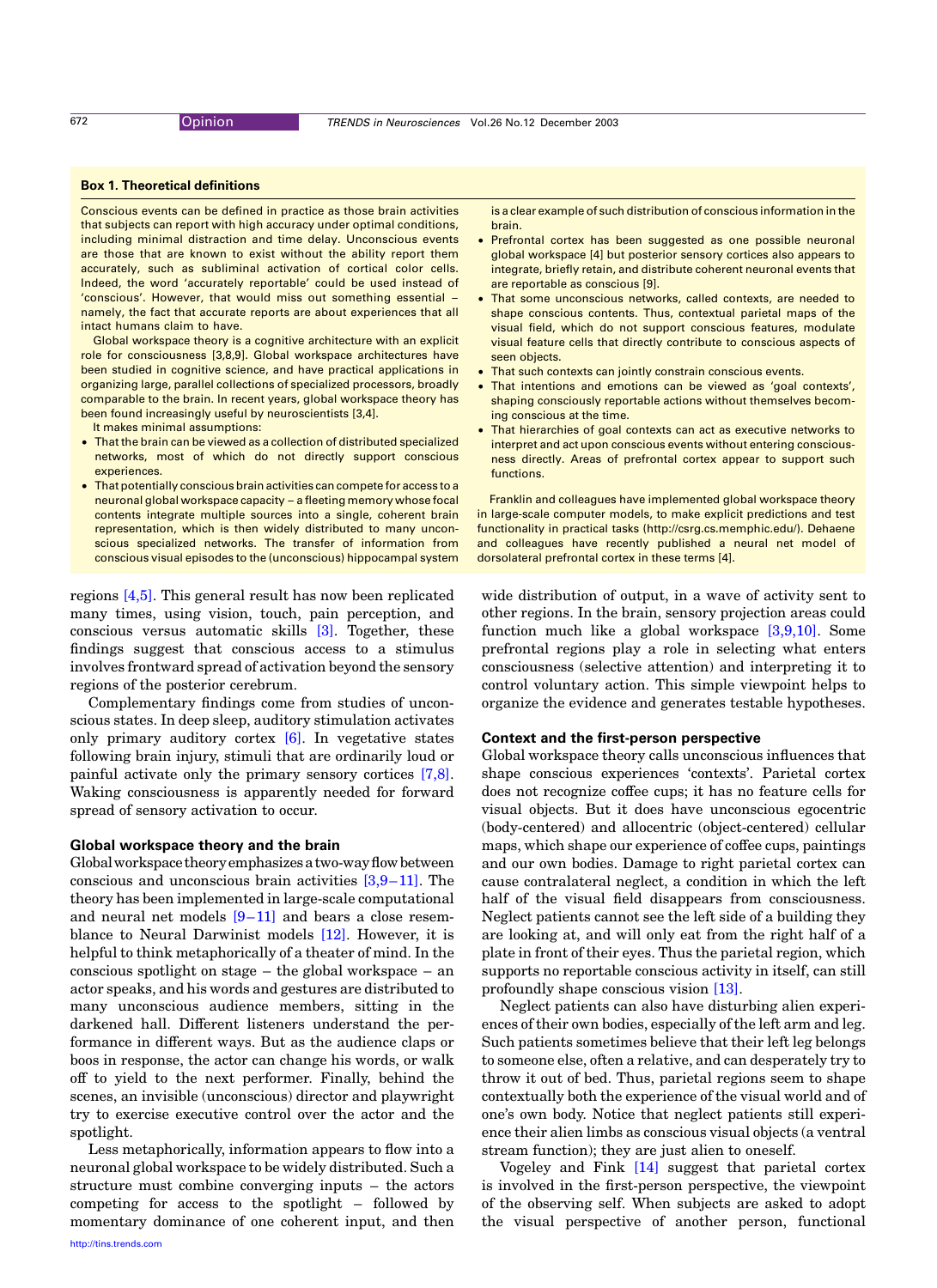#### Opinion TRENDS in Neurosciences Vol.26 No.12 December 2003 673

#### <span id="page-2-0"></span>Table 1. Major properties of four types of unconscious state compared with conscious rest

| <b>State</b>                                                                 | <b>Conscious resting state</b><br>[19, 20]                                                                                                                                       | Deep sleep [22]                                                             | <b>General anesthesia</b><br>$[24]$                                    | Vegetative state or<br>coma [25]                                                            | <b>Epileptic loss of</b><br>consciousness [23]                                            |
|------------------------------------------------------------------------------|----------------------------------------------------------------------------------------------------------------------------------------------------------------------------------|-----------------------------------------------------------------------------|------------------------------------------------------------------------|---------------------------------------------------------------------------------------------|-------------------------------------------------------------------------------------------|
| Cause                                                                        | Neuromodulation of the<br>cortex by the brainstem,<br>instructions to avoid<br>deliberate tasks [26]                                                                             | Physiological:<br>neuromodulation of<br>the forebrain by the<br>brainstem   | Pharmacological: a<br>variety of chemical<br>agents                    | Pathological:<br>trauma,<br>intoxication, anoxia,<br>hypoglycemia                           | Pathological: slow,<br>synchronized<br>neuronal firing<br>driven by brain<br>foci $[23]$  |
| <b>Behavioral signs</b>                                                      | Accurate reportability of<br>attended stimuli;<br>orientation to space, time,<br>and self; visual images,<br>inner speech, abstract<br>thoughts; control of<br>voluntary muscles | No reportability                                                            | No reportability                                                       | No reportability.<br>Lower brainstem<br>reflexes retained<br>intact [25]                    | No reportability                                                                          |
| Regional<br>metabolism                                                       | High in frontoparietal<br>cortex                                                                                                                                                 | Low in<br>frontoparietal<br>cortex <sup>[27]</sup>                          | Low in<br>frontoparietal<br>cortex <sup>[28]</sup>                     | Low in<br>frontoparietal<br>cortex                                                          | Low in<br>frontoparietal<br>cortex                                                        |
| <b>EEG</b> voltages                                                          | Low-amplitude, irregular<br>high-frequency waves<br>(8-100 Hz), or low-<br>amplitude, regular alpha<br>waves (8-12 Hz)                                                           | High-amplitude,<br>regular, low-<br>frequency waves<br>$(<$ 4 Hz)           | High-amplitude,<br>regular, low-<br>frequency waves                    | High-amplitude,<br>regular, low-<br>frequency waves                                         | High-amplitude,<br>spike-wave form,<br>regular, low-<br>frequency waves                   |
| Underlying<br>neuronal<br>mechanism (in<br>cortical and<br>thalamic neurons) | Firing irregularly at an<br>average base rate of<br>$\sim$ 10 Hz                                                                                                                 | Slow, synchronized<br>pausing of base-rate<br>firing $[22]$                 | Slow, synchronous<br>pausing of base-rate<br>firing?                   | Slow, synchronous<br>pausing of base-rate<br>firing?                                        | Slow, synchronous<br>pausing of base-<br>rate firing?                                     |
| <b>Functional</b><br>connectivity                                            | High and variable                                                                                                                                                                | Low between<br>cortical regions, and<br>between thalamus<br>and cortex [22] | Low between<br>cortical regions, and<br>between thalamus<br>and cortex | Low or absent<br>between cortical<br>regions, and<br>between thalamus<br>and cortex [29,30] | Low between<br>cortical regions,<br>and between<br>thalamus and<br>cortex <sup>[23]</sup> |

Abbreviations: EEG, electroencephalogram.

magnetic-resonance imaging (fMRI) activity peaks in medial parietal, inferior lateral parietal and prefrontal cortex.

#### Prefrontal self systems

Parts of prefrontal cortex are believed to support other self functions. Damage there can change lifelong personality traits, such as the ability to inhibit antisocial impulses. The case of Phineas Gage is classical, and similar neurological patients are not uncommon [\[15\]](#page-4-0). Such personality functions seem contextual in that they rarely become conscious, and then only in passing. Yet they underlie the selection and interpretation of conscious thoughts, speech, emotion and social perception. They could constitute the point of view from which 'we' experience the world.

It is telling that patients with identity disorders such as fugue (a rapid change in personal identity lasting weeks or months) often show amnesia for the eclipsed self. When the patient returns to normal, he or she might report time loss – a period of weeks from which no conscious experiences can be recalled [\[16\]](#page-4-0). It is as if each personality serves to organize and interpret conscious events during its time of dominance. While parietal cortex appears to put visual scenes into context, prefrontal regions appear to do the same for more abstract aspects of experience, such as social, emotional and self evaluation.

Indeed, conscious experience in general can be viewed as information presented to prefrontal executive regions for interpretation, decision-making and voluntary control.

[http://tins.trends.com](http://www.trends.com)

Crick and Koch note that 'it is useful to think of the front or higher/executive part of the cortex as looking at and interacting with the back, or sensory part.' [\[17\]](#page-4-0) In splitbrain patients, a great deal of executive control seems to require the 'narrative interpreter' of the speaking hemisphere. One reason is the pervasive role of inner and outer speech in daily life, to remind ourselves of things to do, to focus on current concerns, and to maintain verbally supported plans and beliefs.

These points suggest a new way to understand conscious and unconscious states.

### Is the 'observing self' needed to sustain the conscious waking state?

Conscious waking shows fast oscillatory activity throughout the thalamocortical core, and functional connectivity that can change rapidly as a function of task, content and context [\[18\]](#page-4-0) (Table 1). Despite this great neuronal variability, recent evidence suggests the existence of a conscious 'baseline state', a resting wakeful state in which no external tasks are required [\[19,20\]](#page-4-0). Surprisingly, when subjects are asked simply to rest, their frontoparietal metabolism is consistently higher than in standard cognitive tasks. This might be due to the flow of thoughts that subjects report in the resting state [\[20\].](#page-4-0) Spontaneous thoughts seem more self-relevant than standard cognitive tasks, which typically compel subjects to direct their attention away from their personal concerns.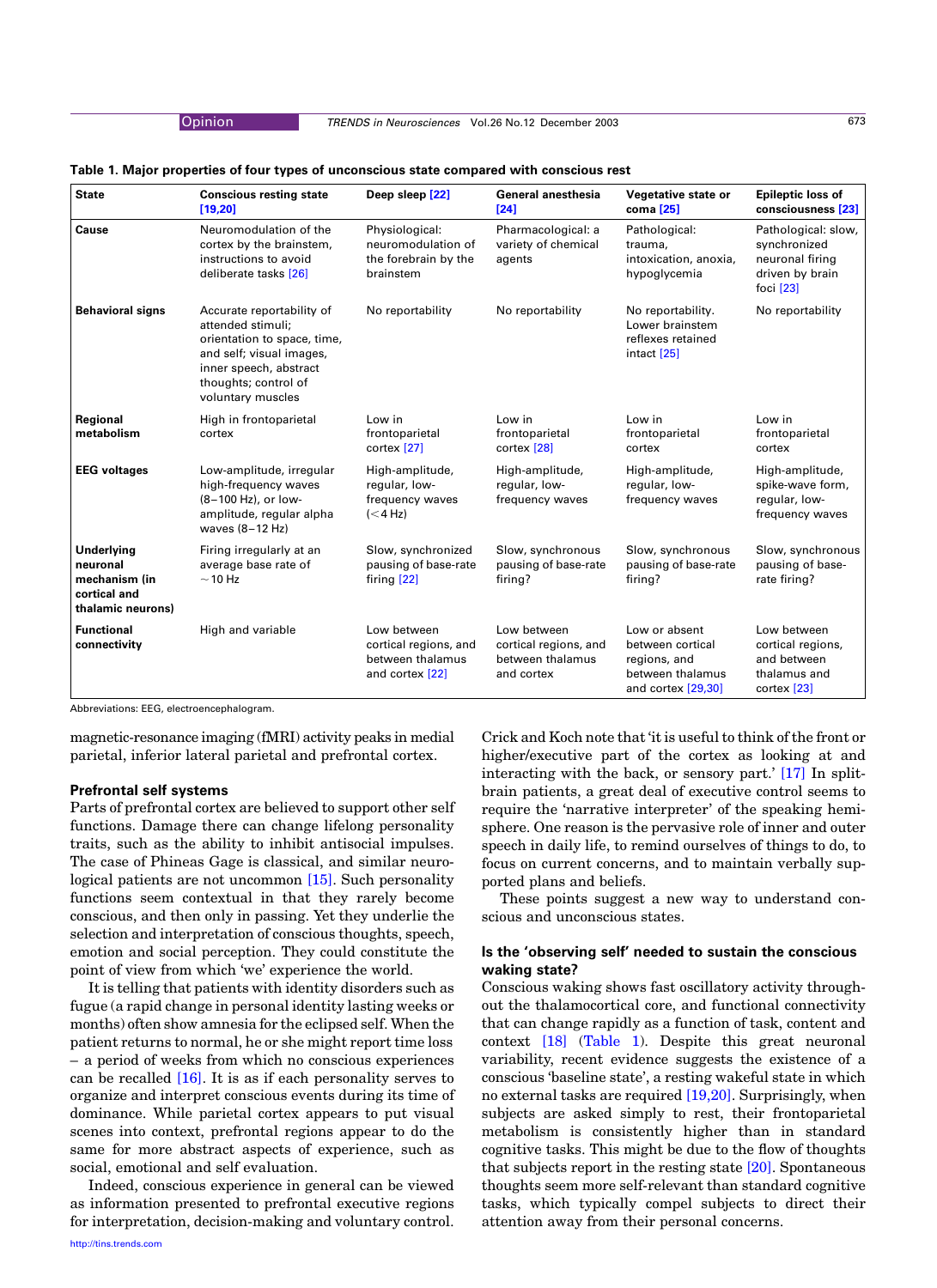<span id="page-3-0"></span>



Figure 1. Metabolic activity in four types of unconsciousness, subtracted from conscious controls. Positron emission tomography (PET) scans showing regional decreases in metabolism or blood flow when unconscious states are compared with resting consciousness. Coma, persistent vegetative state, sleep and general anesthesia all show regional decreases in frontoparietal association cortices. Column 1 shows the right lateral aspect of the brain, column 2 the left lateral aspect, and column 3 a medial view of the left hemisphere. Abbreviations: F, prefrontal; MF, mesiofrontal; P, posterior parietal cortex; Pr, posterior cingulate/precuneus.

Metabolic activity in the conscious resting state is not uniformly distributed. Raichle et al. write that medial parietal regions, including 'posterior cingulate cortex and adjacent precuneus can be posited as a tonically active region of the brain that may continuously gather information about the world around, and possibly within, us. It would appear to be a default activity of the brain…' [\[19\]](#page-4-0). Mazoyer et al. also found high prefrontal metabolism during rest [\[20\].](#page-4-0) Notice that these are the same general areas that show additional activity when conscious sensory stimulation is compared with matched unconscious input. We will see that these regions also show markedly lower metabolism in unconscious states.

#### Four unconscious states: eclipsing the self?<sup>2</sup>

[Table 1](#page-2-0) shows the conscious resting state compared with four unconscious states that are causally very different from each other: deep sleep<sup>3</sup>, coma/vegetative states, epileptic loss of consciousness<sup>4</sup>, and general anesthesia under six different anesthetic agents<sup>5</sup>.

Surprisingly, despite their very different mechanisms the four states share major common features. These include: (i) widely synchronized slow waveforms that take the place of the fast and flexible interactions needed for conscious functions<sup>5</sup>; (ii) frontoparietal regions becoming hypometabolic; (iii) widely blocked functional connectivity, both corticocortical and thalamocortical; and (iv) behavioral unconsciousness, including unresponsiveness to normally conscious stimuli. The first three of these features lower the probability of waking-type interactions among brain regions.

Figure 1 shows marked hypometabolism in the four unconscious states compared with conscious controls, precisely where we might expect: in frontoparietal regions. Could it be that brain regions that underlie the 'observing self' are thereby disabled?

#### Summary and future directions

Frontoparietal association areas have many functions beyond those touched on here. However, several lines of evidence suggest that they could have a special relationship with consciousness, even though they do not support the contents of sensory experience. (i) Conscious stimulation in the waking state leads to frontoparietal activation, but unconscious input does not; (ii) in unconscious states, sensory stimulation activates only sensory cortex, but not frontoparietal regions; (iii) the conscious resting state shows high frontoparietal metabolism compared with outward-directed cognitive tasks; and (iv) four causally very different unconscious states show marked metabolic decrements in the same areas.

Although alternative hypotheses must be considered, it seems reasonable to suggest that 'self' systems supported by these regions could be disabled in unconscious states. From the viewpoint of the observing self, this would be experienced as subjective loss of access to the conscious world. Unconscious states might not necessarily block the objects of consciousness; rather, the observing subject might not be at home.

#### Acknowledgements

B.J.B gratefully acknowledges support from the Neurosciences Institute and the Neurosciences Research Foundation (10640 John Jay Hopkins Drive, San Diego, CA 94549, USA; www.nsi.edu). S.L. is a research associate supported by the Belgian National Fund for Scientific Research (FNRS). We thank Björn Merker, Anil Seth, Douglas Nitz and E. Roy John for helpful discussions.

#### References

- 1 Ryle, G. (1949) The Concept of Mind, Hutchinson, London
- 2 Zeki, S. (2001) Localization and globalization in conscious vision. Annu. Rev. Neurosci. 24, 57–86
- 3 Baars, B.J. (2002) The conscious access hypothesis: origins and recent evidence. Trends Cogn. Sci. 6, 47–52
- 4 Dehaene, S. et al. (2003) A neuronal network model linking subjective reports and objective physiological data during conscious perception. Proc. Natl. Acad. Sci. U. S. A. 100, 8520–8525
- 5 Dehaene, S. et al. (2001) Cerebral mechanisms of word masking and unconscious repetition priming. Nat. Neurosci. 4, 752–758
- 6 Portas, C.M. et al. (2000) Auditory processing across the sleep–wake cycle: simultaneous EEG and fMRI monitoring in humans. Neuron 28, 991–999
- 7 Laureys, S. et al. (2000) Auditory processing in the vegetative state. Brain 123, 1589–1601

 $^3\;$  At the level of cortical neurons, bursting rates do not change in deep sleep. Rather, neurons pause together at  $\leq 4$  Hz between bursts [\[22\].](#page-4-0) Synchronous pausing could disrupt the cumulative high-frequency interactions needed for waking functions such as perceptual continuity, immediate memory, sentence planning, motor control and self-monitoring. It is conceivable that other unconscious states display similar neuronal mechanisms.

<sup>4</sup> Although the spike-wave electroencephalogram (EEG) of epileptic seizures looks different from the delta waves of deep sleep and general anesthesia, it is also slow, synchronized and high in amplitude. The source and distribution of spike-wave activity varies in different seizure types. However, the more widespread the spike-wave pattern, the more consciousness is likely to be impaired [\[23\].](#page-4-0) This is again marked in frontoparietal regions.

Controversy exists over fast EEG oscillations under the influence of ketamine, and whether its effects should be viewed as primarily dissociative or anesthetic. Ketamine might be an exception to the slow-wave EEG found with other anesthetics.